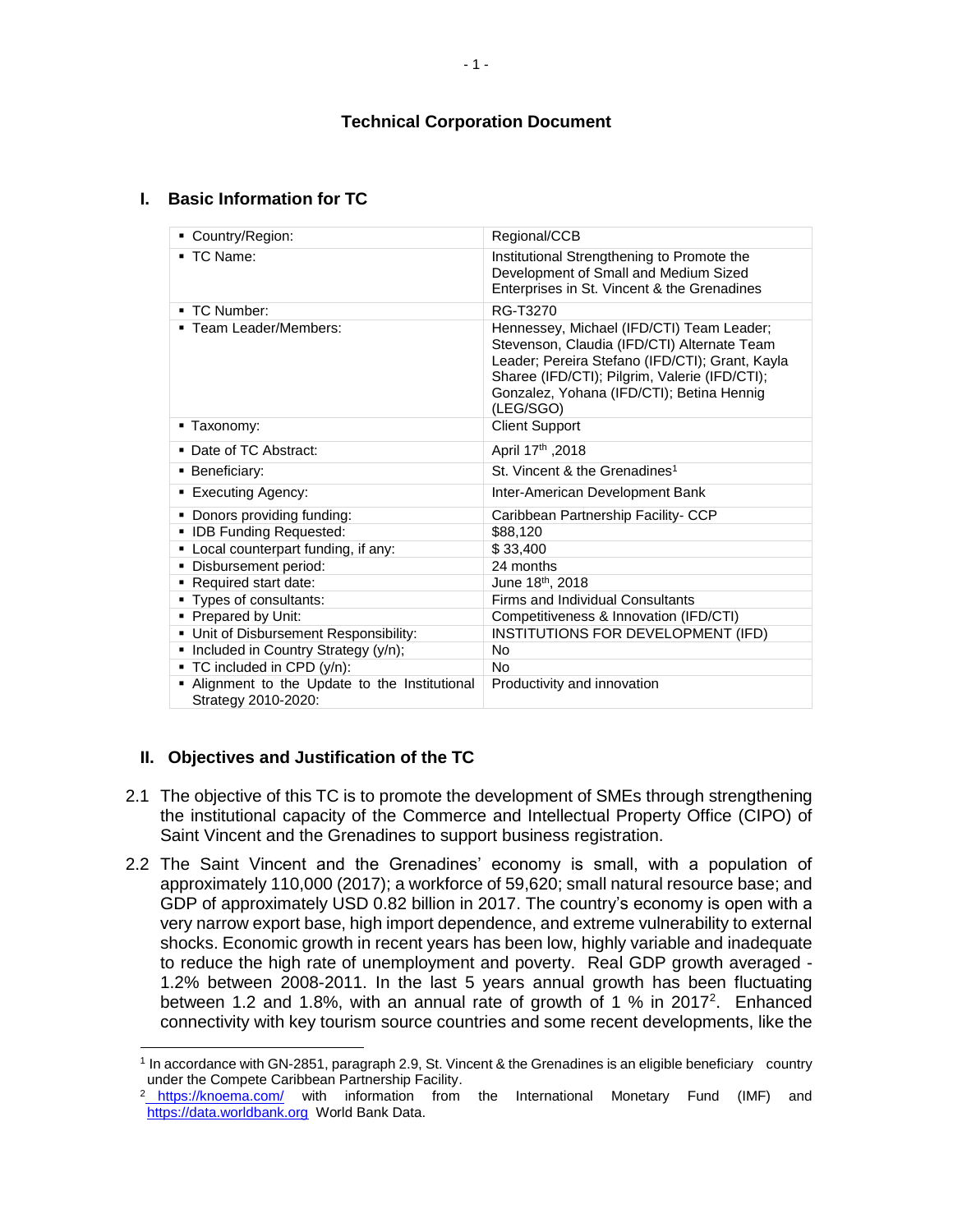conclusion of the new international airport, the construction of a modern port, and the launching of a geothermal project, should support business growth in the medium term.

- 2.3 Goal 1 of the National Economic and Social Development Plan: Re-engineering Economic Growth. One of the strategic objectives in the Saint Vincent and the Grenadines' National Economic and Social Development Plan (NESDP) 2013-2025, is to enhance productivity and competitiveness, which the Government plans to achieve by, among other things<sup>3</sup>, reducing the costs of doing business in Saint Vincent and the Grenadines through measures aimed at (i) improving energy efficiency; (ii) increasing productivity; (iii) enhancing public sector delivery of business-related services; and (iv) implementing a judicious mix of fiscal and monetary policies.
- 2.4 Notwithstanding the commitments in the NESDP, Saint Vincent and the Grenadines' ranking in the World Bank's Ease of Doing Business Index has steadily declined over the last 5 years. The country went from a position 82 in 2014 to position 129 in 2018. In this period, the country has fallen in all the Doing Business Thematic Areas, except for Resolving Insolvency and Enforcing Contracts. Some of the constraints to Saint Vincent and the Grenadines' Doing Business ranking are inherent within outdated legislative applications and practices as well as antiquated procedures and processes within government line ministries and other agencies. A key policy recommendation in the International Monetary Fund Country Report for Saint Vincent and the Grenadines (December 2017) is "*improving the business climate by streamlining regulations, enhancing labour productivity and labour market flexibility, improving access to credit, and helping agriculture transition from subsistence to agribusiness*".
- 2.5 Various business climate reform initiatives have been executed over the last five years, are ongoing or imminent<sup>4</sup>. These initiatives are being implemented with the support of various regional and international development agencies including the CSME Unit, CARICOM Secretariat, 10<sup>th</sup> European Development Fund (EDF), World Bank Group, Eastern Caribbean Central Bank, Caribbean Development Bank, the United Nations Conference on Trade and Development, and the Commonwealth Secretariat.
- 2.6 This project builds on prior efforts to improve Saint Vincent and the Grenadines' ranking for *Starting a Business*. As a result of assistance provided under the CARICOM Online Companies Registries project (financed under the 10th EDF), an automated system for registering companies, business names, and other legal entities was established within

 $\overline{a}$ 

 $3$  Other strategic interventions are: (i) Promote best practices and increase training; opportunities to enhance productivity (ensuring that resources are channeled into the most productive activities); (ii) Encourage more research and development; (iii) Facilitate the application of technology, the growth of e-commerce and the development of an appropriate regulatory environment; and (iv) Expand social protection programs for workers.

<sup>4</sup> Some of these include: (i) an ongoing ECCB-led initiative to establish a credit bureau for the eight-member Eastern Caribbean Currency Union; (ii) completion of a diagnostic assessment and towards reforming the Secured Transaction Legal Framework in the Member Countries of the OECS; (iii) the development of guidelines towards a regional approach to insolvency reform; (iv) establishment of the USD12m Eastern Caribbean Partial Credit Guarantee Corporation (ECPCGC) Agreement; (v) the completed Caribbean Regional Communications Infrastructure Program which improved the country's telecommunications infrastructure; (vi) implementation of risk management practices at Customs by optimizing the use of ASYCUDA World and significantly reducing container inspections; (vii) constructions of a new airport; (viii) ongoing efforts to improve preparedness and infrastructure resilience to natural disasters; (ix) the completed 10th EDF-financed CARICOM Online Companies Registries project, which provided a region-wide electronic platform for online name searches and name reservation, and business and company registration; and (x) diagnosis and development of action plans to improve Starting a Business, a recently initiated regional project by the Commonwealth Secretariat and the Caribbean Association of Investment Promotion Agencies (CAIPA), Caribbean Export Development Agency.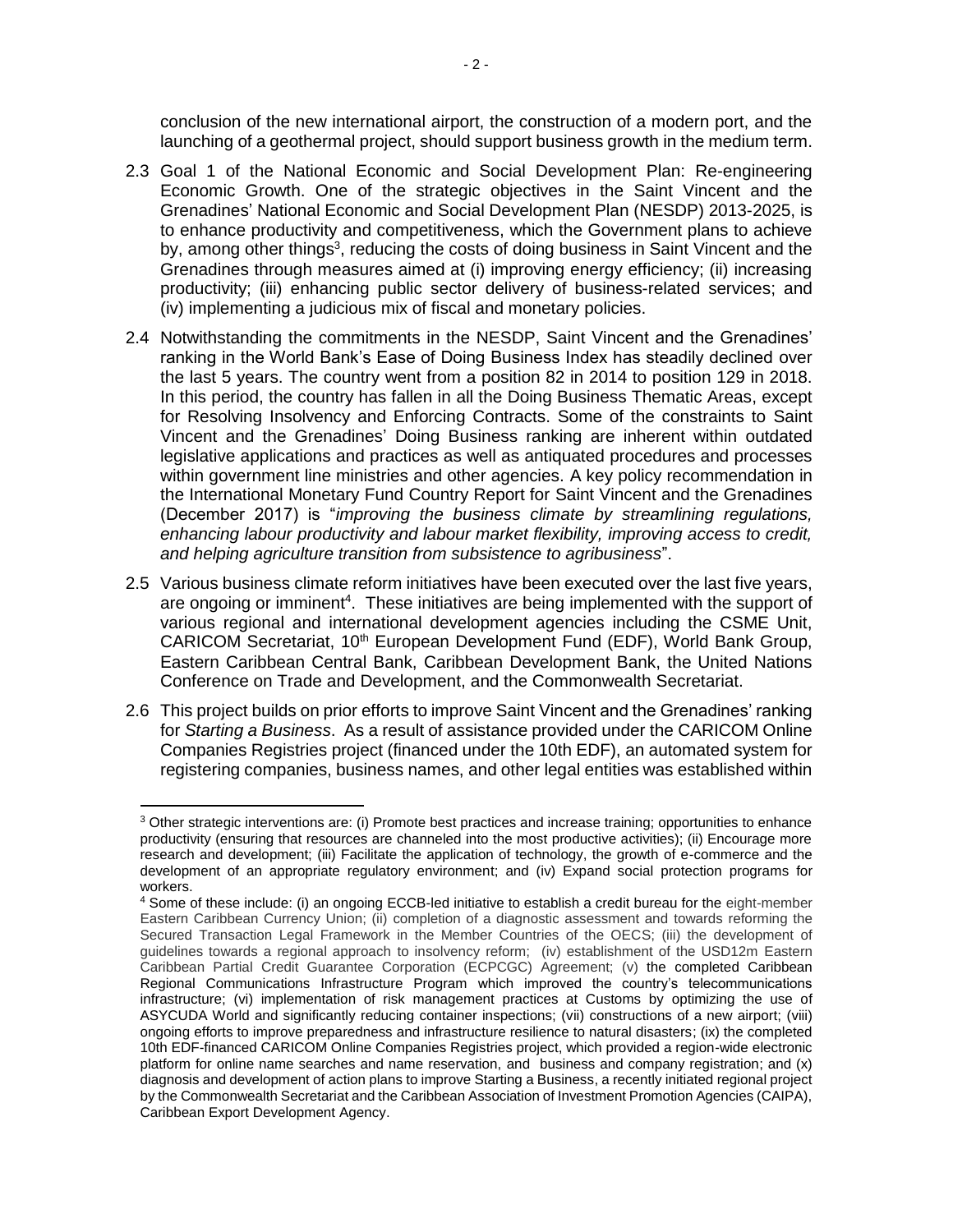the Commerce and Intellectual Property Office  $(CIPO)^5$ . The automated system is designed to enable submission and processing of applications and electronic data exchanges with other registries within CARICOM. Despite design capability, most of the processes at CIPO are still conducted manually and are paper-based. The Final Report of the CARICOM project detailed actions, which CIPO had to implement to utilize the Online Registry, these were: (i) complete data entry of all historic records; (ii) enhance some of the CIPO forms; and (ii) increase its network bandwidth to avoid the poor performance currently being experienced. Since project completion, work was done to enhance the CIPO forms and to improve the reliability of the internet service at CIPO.

- 2.7 The database that underpins the automated business registration system was not populated as only a limited amount of records (7,000) were entered for testing purposes only. To date, CIPO has lacked the human resources and equipment to digitize the remaining hard-copy records (approximately 18,500), some of which date back to 1909. In addition, the Government of Saint Vincent and the Grenadines is still working towards an agreement with the commercial banking sector to facilitate online payments related to registering a business. When this agreement is reached, some modifications must be made to the automated system to allow the online payment. Also, the processes for business registration would be further optimized if the CIPO database for registering businesses are linked to the CIPO database for registering intellectual property. Any effort to make the automated system fully operational, must also include user training (which was not done under the CARICOM project) and refresher training for staff of CIPO and the government's Information Technology Services Department (ITSD). ITSD is responsible for maintaining the government's IT infrastructure and was trained in 2016 under the CARICOM project.
- 2.8 This TC is consistent with the Update to the Institutional Strategy (UIS) 2010-2020 (AB-3008) as it is strategically aligned with the development challenges of (i) productivity and innovation as it is expected to improve productivity via streamlining processes via e-governance and the digital economy, and specifically addresses the special needs of small and vulnerable countries in fostering development through the private sector. The project is also aligned with the priorities defined in the Innovation, Science and Technology Sector Framework Document (GN-2791-3).

# **III. Description of activity/component and budget**

l

3.1 **Component I. Enabling the Commerce and Intellectual Property Office (CIPO) to utilize the full capacity of its electronic registry (US\$81,520).** This component will engage the services of an e-government systems firm to (i) digitize the hard-copy records and complete the population of CIPO's databases; (ii) review the performance of the business registration system, once the database has been populated; (iii) debug any performance issues and make any modifications required to facilitate online

<sup>5</sup> CIPO is a statutory agency of the Government of Saint Vincent and the Grenadines, established under the Commerce and Intellect Property Office Act, No. 43 of 2003. CIPO has been constituted as the national authority, responsible for the registration of companies, businesses, trademarks, geographical indicators, patents and industrial designs in Saint Vincent and the Grenadines. CIPO is headed by a Registrar, who is supported by a staff of nine persons [Deputy Registrar (1), Senior Executive Officer (1), Executive Officer (1), Senior Clerk (1), Clerk/Typist (2), Junior Clerk (2); and Vault/ Office Attendant (1)]. In 2017, CIPO received the following applications: company registrations (165), patents (2), trademarks (241), and registration of sole proprietorships/sole traders (444).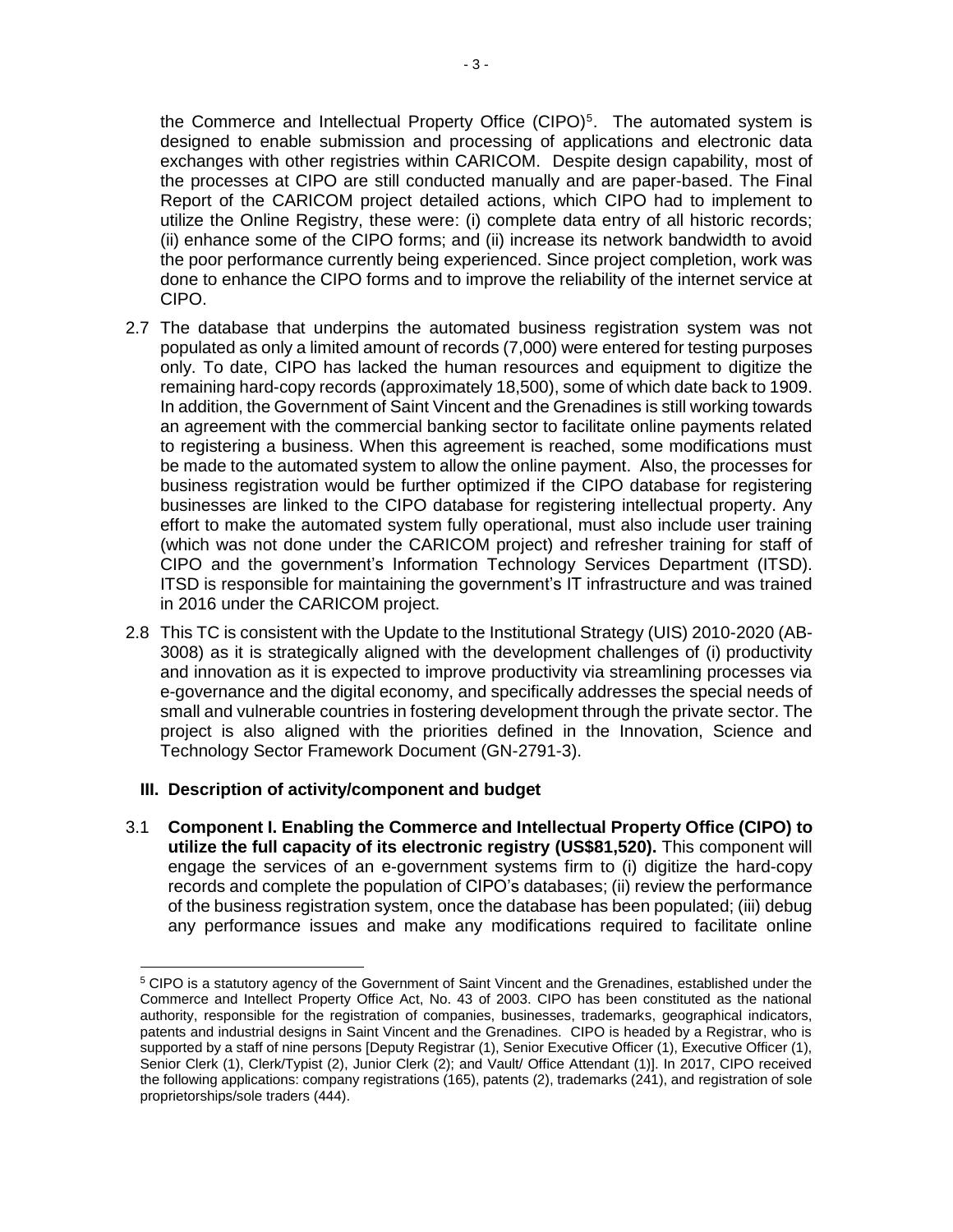payments; (iv) link the business registration database to the CIPO intellectual property database; (v) support CIPO with going online; (vi) transfer knowledge on system maintenance to public sector technicians; (vii) assess end-user training needs including legal professionals, women, youth, rural residents and any groups that are under-represented in terms of business registrations; (viii) assess training needs for CIPO staff, including responsiveness to natural disasters and power outages; (ix) design and deliver training using approaches that are gender sensitive and inclusive and employing appropriate technology; and make recommendations for making CIPO more gender responsive and able to increase access to services by women and other underserved groups. This component will also engage a communications specialist and finance communication gender sensitive activities aimed at (i) managing the launch of the online services and generally sensitizing potential users on its availability; (ii) developing user-friendly user guidelines for posting via the CIPO website; and (iii) communicating the results of project to stakeholders.

- 3.2 **Coordination and Monitoring and Evaluation (US\$40,000).** The CIPO Registrar will work closely with the Compete Caribbean Facility Coordination Unit (FCU) to coordinate project activities. This component will also finance a monitoring and evaluation consultant who will work closely with CIPO, the firm engaged under Component 1, and Compete Caribbean FCU to (i) compile and analyze pre- and postproject data, disaggregated by gender and other relevant characteristics, on the business processes, time required to access CIPO's services, user experiences, client satisfaction levels; (ii) prepare monitoring and completion reports; and (iii) provide data, for use by the Communications Specialist, on the status of implementation and achievements at completion. Compete will provide a template for status reports to the resource responsible for this activity that will include pertinent information needed to update Convergence, including progress on components, risk assessment, sustainability and innovation and stories from the field.
- 3.3 The total cost of the TC is US\$121,520 of which US\$88,120 will be financed by the Compete Caribbean Partnership Facility (CCP), and US\$33,400 will be financed inkind by the Government of St. Vincent & the Grenadines (GOSVG) as local counterpart.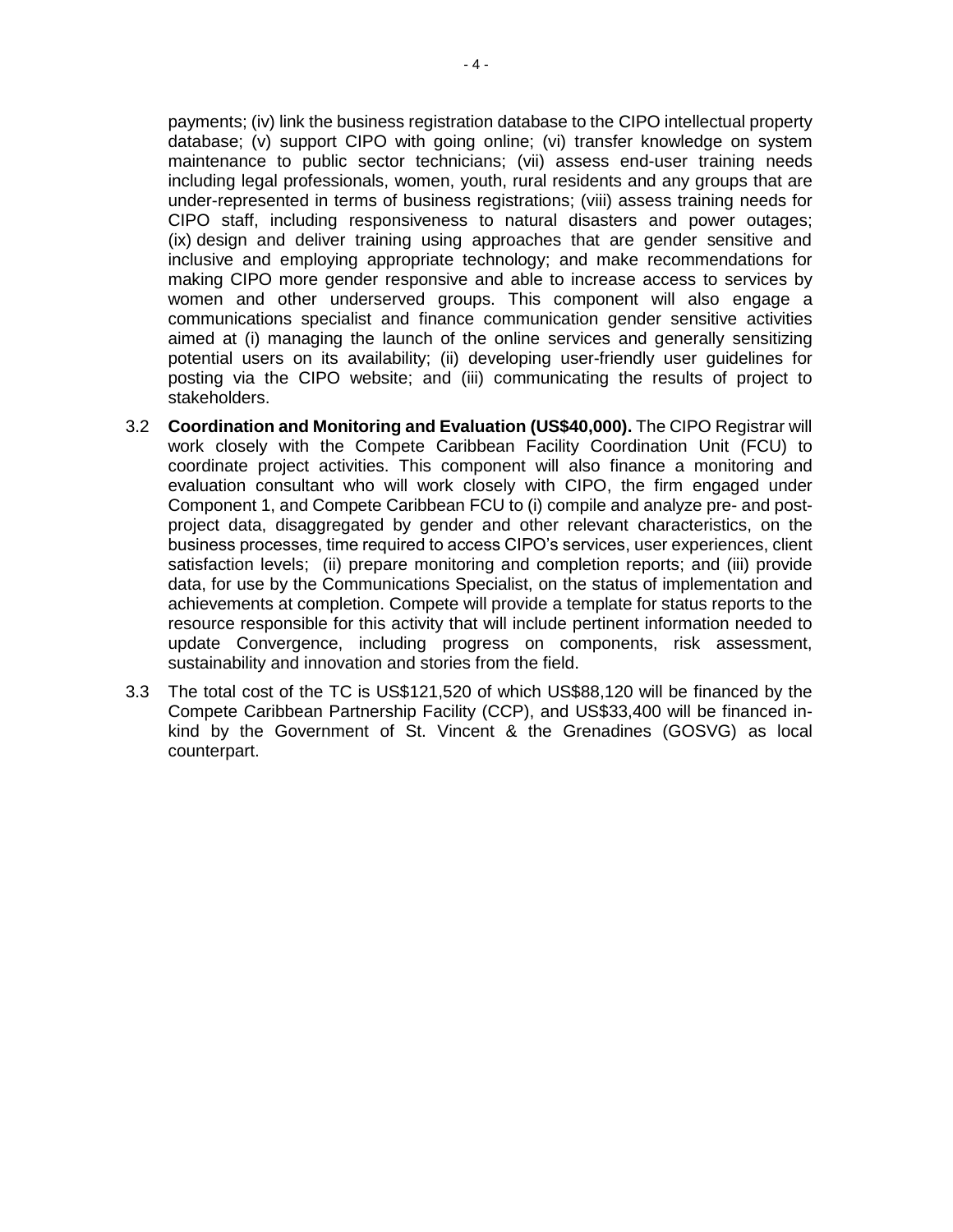#### **Indicative Budget (in US\$)**

| <b>Activity/Component</b>                                                                   | <b>Description</b>                                                                                                                                                                              | <b>IDB/CCPF</b> | <b>Counterpart</b><br>Funding/GOSVG<br>(In-kind) | Total<br><b>Funding</b> |
|---------------------------------------------------------------------------------------------|-------------------------------------------------------------------------------------------------------------------------------------------------------------------------------------------------|-----------------|--------------------------------------------------|-------------------------|
| Component 1: Enabling<br>CIPO to utilize the full<br>capacity of its electronic<br>registry | Fees and Expenses - E-<br><b>Government Solutions</b><br><b>Consulting Firm</b>                                                                                                                 | 60,120          |                                                  | 60,120                  |
|                                                                                             | Workshop Expenses -<br>User Training                                                                                                                                                            | 3,000           | 3000                                             | 6,000                   |
|                                                                                             | Workshop Expenses -<br><b>Staff Training</b>                                                                                                                                                    |                 | 400                                              | 400                     |
|                                                                                             | Communication<br>Expenses: launch of<br>online services:<br>sensitization of potential<br>users; developing content<br>for the CIPO website; and<br>communicating the<br>results of the project | 15,000          |                                                  | 15,000                  |
| <b>Sub-total Component 1</b>                                                                |                                                                                                                                                                                                 | 78,120          | 3,400                                            | 81,520                  |
| Coordination and<br>Monitoring and<br>Evaluation                                            | Fees and Expenses -<br>Monitoring and<br><b>Evaluation Consultant</b>                                                                                                                           | 10,000          | 30,000                                           | 40,000                  |
| <b>TOTAL</b>                                                                                |                                                                                                                                                                                                 | 88,120          | 33,400                                           | 121,520                 |

# **IV. Executing agency and execution structure**

- 4.1 The Compete Caribbean Partnership Facility (CCPF), approved under GN-2851, was jointly designed with donors to be a Bank Executed Program, through the CCPF's Facility Coordination Unit (FCU) established in COF Barbados. The Bank has demonstrated its ability to coordinate and motivate action across diverse stakeholders at both the national and regional levels. The execution of this TC will be carried out by the Bank through the Competitiveness, Technology Innovation Division (IFD/CTI) in coordination with the FCU. Project output indicators will be monitored following the Monitoring and Evaluation (M&E) framework of the CCPF. The project will be executed in collaboration with the Commerce and Intellectual Property Office (CIPO) of St. Vincent and the Grenadines.
- 4.2 The execution and disbursement period will be 18 months and the UDR will be IFD. The activities to be executed are included in the Procurement Plan (Annex III) and will be contracted in accordance with Bank policies as follows: (a) AM-650 for Individual consultants; (b) GN-2765-1 and Guidelines OP-1155-4 for Consulting Firms for services of an intellectual nature and; (c) The procurement of consulting services different from consultants will be carried out by IDB in accordance with Corporate Procurement Policy (GN-2303-20). The Bank and the Caribbean Development Bank (CDB) have entered into a financial agency agreement for the implementation of projects in the OECS.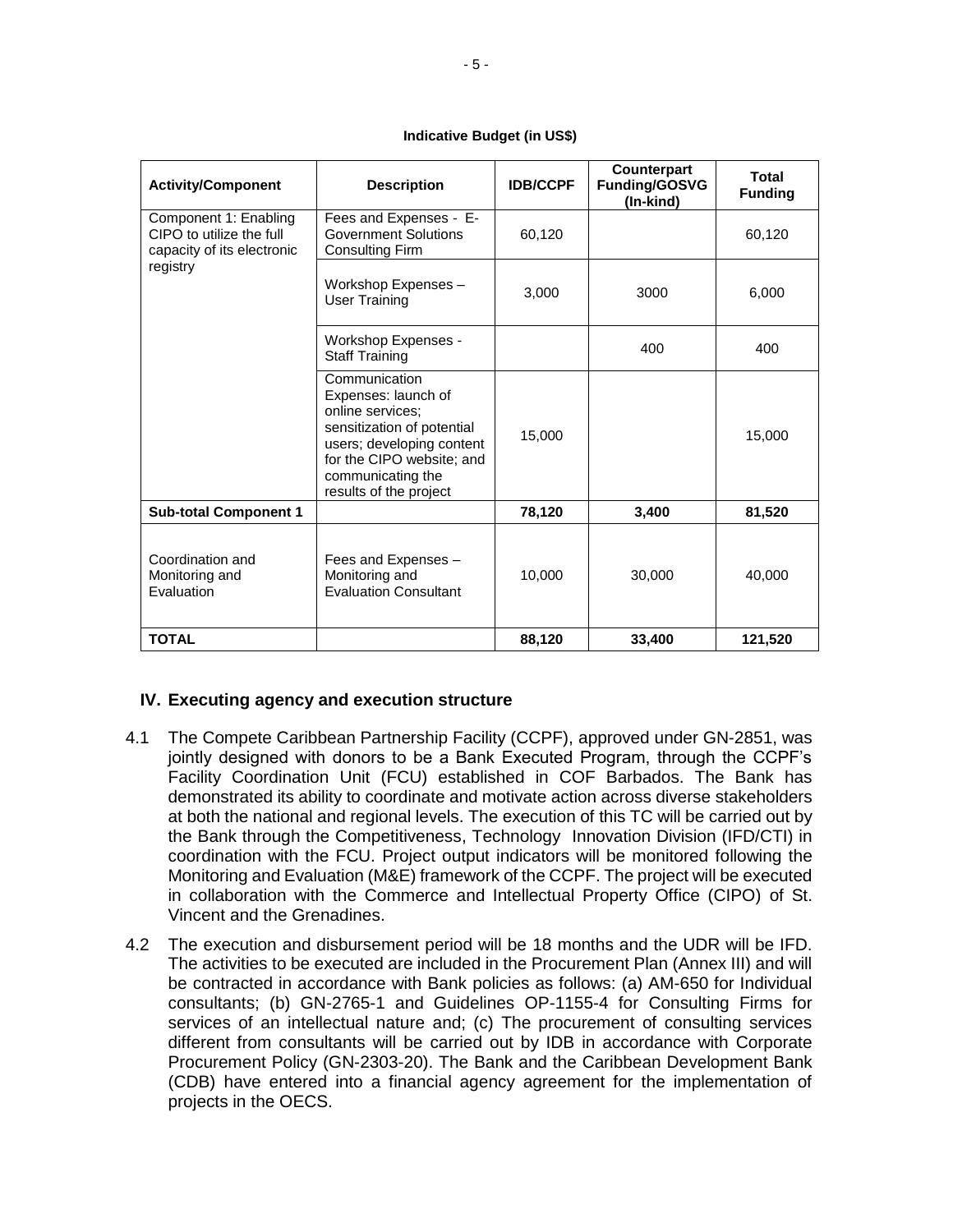# **V. Major issues**

- 5.1 There is strong local ownership for the project, as the CIPO Registrar is highly committed to offering a fully online service. Senior staff of the Ministry of Finance, Economic Planning, Sustainable Development and Information Technology have also committed to ensuring timely agreement between the Government and the banking system to allow online payment of fees due to CIPO. As such, the most significant risk to achieving the planned objectives is limited IT capacity to resolve problems with the online system during the launch phase, should they occur. To mitigate this risk, the e-government systems specialist will support CIPO with the process of going online for a period of 6 months; and will also transfer knowledge, related to the maintenance of the system, to local public-sector IT technicians within the Information Technology Services Division (ITSD), Ministry of Finance, Economic Planning, Sustainable Development and Information Technology. Training received under this project coupled with prior training will equip ITSD with the capacity required to support the delivery of online services.
- 5.2 Being a small island state in the Caribbean, St. Vincent & the Grenadines is vulnerable to hurricanes. Therefore, Component 1 will assess the capacity of CIPO mitigate the effects of potential exogenous shocks such as those caused by natural disasters or power outages and train staff in dealing with these scenarios through minimizing the disruption to the registry.

# **VI. Exceptions to Bank policy**

6.1 No exception of the Bank Policy is required for this TC.

# **VII.Environmental and Social Strategy**

7.1 Given the nature of the program, there are no associated environmental or social risks. Based on the Environment and Safeguards Compliance Policy (OP-703) this operation is classified as "C" (See [Safeguards Policy Filter Report](https://idbg.sharepoint.com/teams/EZ-RG-TCP/RG-T3270/50%20Environmental%20and%20Social/RG-T3270_SPF_20180529_1613.pdf) and the [Screening Form\)](https://idbg.sharepoint.com/teams/EZ-RG-TCP/RG-T3270/50%20Environmental%20and%20Social/RG-T3270_SSF_20180529_1613.pdf).

# **Required Annexes:**

- Annex I: [Letter of Request](https://idbg.sharepoint.com/teams/EZ-RG-TCP/RG-T3270/15%20LifeCycle%20Milestones/Annex%20I%20RG-T3270%20Letter%20of%20Request%20and%20Commitment%20of%20counterpart%20funds.pdf)
- Annex II: [Results Matrix](https://idbg.sharepoint.com/teams/EZ-RG-TCP/RG-T3270/15%20LifeCycle%20Milestones/Annex%20II%20Results%20Matrix%20RG-T3270%20Post%20QRR.xlsx?d=wdf63c24536d641aeb92d23bb60275e3f)
- Annex III: [Terms of Reference](https://idbg.sharepoint.com/teams/EZ-RG-TCP/RG-T3270/15%20LifeCycle%20Milestones/Annex%20III%20TDRs%20RG-T3270.docx?d=wf397523fd4d843ccbe57ec2691f571e6)
- Annex IV: [Procurement Plan](https://idbg.sharepoint.com/teams/EZ-RG-TCP/RG-T3270/15%20LifeCycle%20Milestones/Annex%20IV%20RG-T3270%20Procurement%20Plan%20Post%20QRR_.xlsx?d=w68e424f766644ae1bac1961b32ac439f)